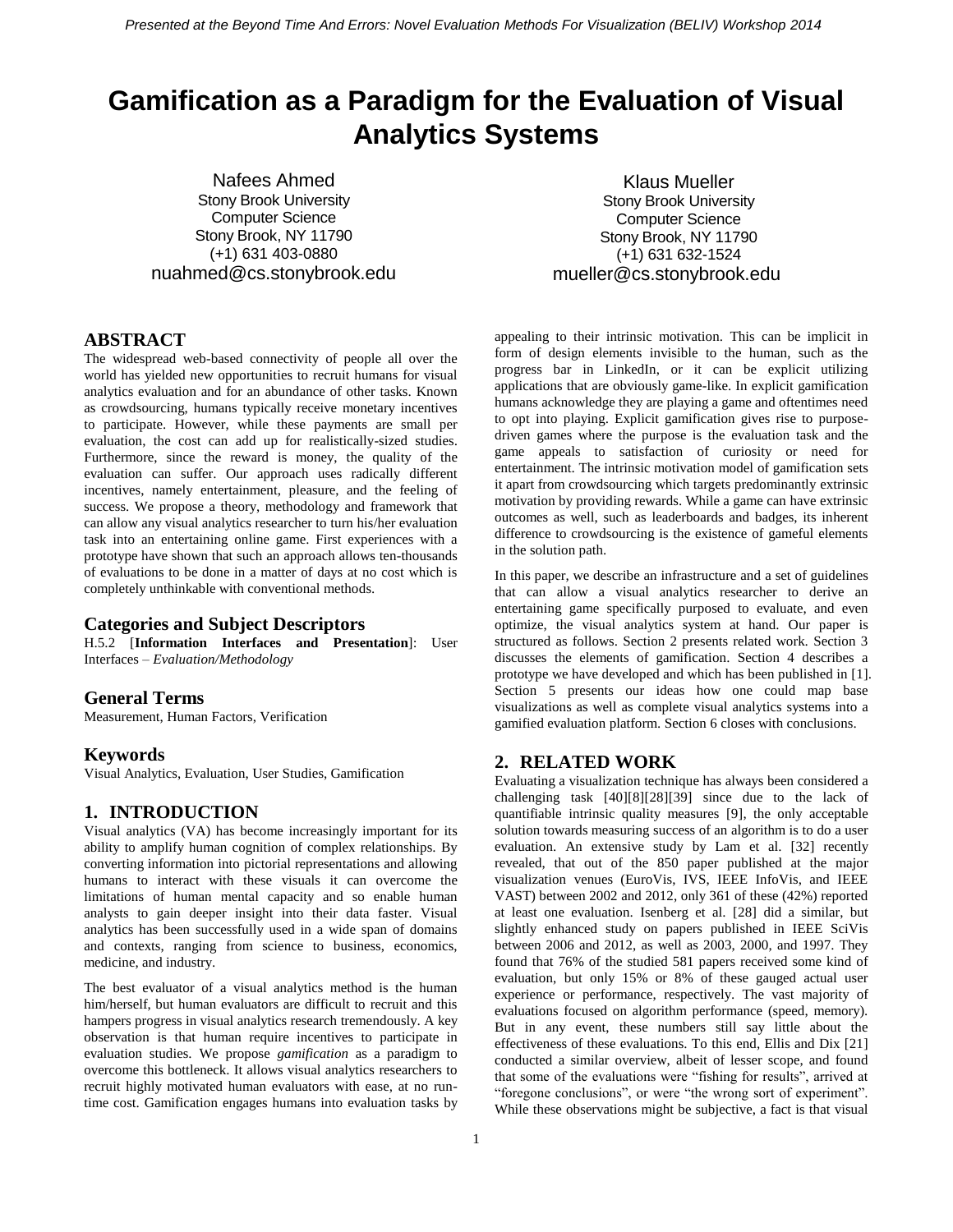analytics evaluations typically rarely involve more than a dozen users, which is too low.

## **2.1 Monetary Incentives**

Fortunately, the now widespread web-based connectivity of people all over the world allows for a more scalable human subject recruitment and numerous efforts to engage the wisdom of the crowds into collaborative work have emerged, both for general applications (e.g. [\[29\]\[3\]](#page-6-4)[\[5\]\[24\]](#page-6-5)[\[10\]\)](#page-6-6) and for evaluating visualizations (e.g. [\[25\]\[30\]](#page-6-7)[\[6\]\[18\]\)](#page-6-8). Money is a popular incentive and Amazon Mechanical Turk has become the dominant market place. However, this type of material reward can compromise the evaluator in focusing more on profit and less on experimental accuracy. Therefore, numerous methods have been proposed to motivate "Turkers" [\[42\]\[44\]](#page-7-1)[\[37\]\)](#page-7-2), partition their workload [\[53\],](#page-7-3) assess the outcome of their wor[k \[7\]\[19\]](#page-6-9)[\[27\]\[54\]](#page-6-10) and filtering out delinquent workers [\[22\].](#page-6-11) Dismissing results, however, wastes money and can also bias the study. Also, even though Turkers are paid only a small reward (\$0.02 – \$0.04) per HIT (Human Intelligence Task), given a large enough parameter space this can still amount to a considerable sum of money, albeit much less than a lab study. Finally, due to the growing ubiquity of crowdsourcing, less attractive tasks are quickly superseded by more attractive ones and may never get taken, leaving the experiment unanswered. All this has led us to attack the problem from a different angle – gamification.

#### **2.2 Entertainment-Based Incentives**

In gamification each problem instance is mapped into an entertaining gaming activity. Players play these games for fun and solve the tasks for free. Gamified systems as defined are often referred in the literature as *purpose-driven games* and categorized as a sub-field of Human-Based Computation (HBC). As Wikipedia puts it, they are "programs that extract knowledge from people in an entertaining way". In 2004, Luis von Ahn devised the first purpose-driven game "ESP" [\[46\]](#page-7-4) which utilized human observation for labelling digital images, showing the power of computing with humans in solving an important problem in computer vision. A series of similar works [\[34\]\[47\]](#page-6-12)[\[48\]\[49\]](#page-7-5) followed which culminated in a book [\[33\].](#page-6-13) HBC started off with purpose-driven games, but with the introduction of micro-task based crowd-sourcing platforms like Amazon Mechanical Turk (AMT), integrating the human processor into the flow of an actual computational process became feasible. Pioneering works are (1) "VizWiz" [\[5\]](#page-6-5) which gives a near-real time answer to any question related to a picture taken on a cell-phone by immediately creating a task on AMT, (2) "Soylent" [\[3\]](#page-6-14) which passes computationally hard word-processing functions to AMT workers, and "Foldit" [\[11\]](#page-6-15) the protein-folding game which showed how even very complex scientific problems can be formulated as a multiplayer online game. Numerous other efforts have also been presented (e.g. [\[16\]\[26\]](#page-6-16)[\[23\]\[31\]](#page-6-17)[\[37\]\)](#page-7-2). In all of these works, the problems considered were generally simple in formulation, and thus the corresponding games had the advantage of finding simple mappings between problem statement and game parameters

# **3. GAMIFICATION**

The advantage of gamification is that it solves the task with considerable amounts of reliability and volume, and at very minimal runtime cost. Players are fully dedicated to do the best job possible. In fact, we found that they often blame themselves and not the visualization algorithms we tested in our prototype

(see Section 4) when they fail, although it might have been the latter that misled them. Based on this experience we believe that gamification is an excellent mechanism to evaluate visual analytics systems and their components, and even embed gamification concepts into deployable implementations of these. In the following we shall first present some ground rules of game design and then relate them to visual analytics system evaluation.

# **3.1 Ground Rules of Game Design**

Gamification is the use of game thinking and game mechanics in non-game contexts to engage users in solving problems [wiki]. Here, a key observation to make is that gamers try to win, but game designers try to make gamers play. The key goal is to make gamers like the game so much that they want to play it more. This stands at the heart of intrinsic motivation and has been formally captured in *Self-Determination Theory* (SDT) [\[17\].](#page-6-18) SDT encompasses three basic needs which games must satisfy for them to be interesting and fun and, most importantly for the game designer, get played. These three needs are:

**Competence:** The player must be challenged to acquire some kind of mastery. Overall indicators of competence are Points (scores) and Leaderboards. Powerful instruments are also Badges since they can be more specific about the type of mastery the player has. Badges can be especially meaningful in online gamer communities where they can serve as virtual status symbols and 'tribal markers'.

**Autonomy:** Players must be able to make choices that are meaningful to them, and these choices made must result in immediate feedback, via points and/or via explicit output produced by the game itself. Feedback communicates progress and it can be used to control the user's priorities. Unexpected informational feedback can increase intrinsic motivation since it provides surprise.

**Relatedness:** The player must be connected with the subject of the game. Sharing game-based achievements on social networks such as Facebook or in online communities, enhanced by badges, is one instance of relatedness. Another is the actual connectedness with the game's subject – call it the deep connection – like greener living, etc. For visual analytics systems, this deep connection can be the source of the data, the story and mission behind them, and the analytical findings generated by playing the game (and shared, like in citizen science projects).

## **3.2 Beyond Points, Badges, and Leaderboards**

But there is more than points, badges, and leaderboards (PBL) to a successful gamification. Games have three very relevant elements (in decreasing abstraction order) – dynamics, mechanics,



**Fig. 1: The game element hierarchy**.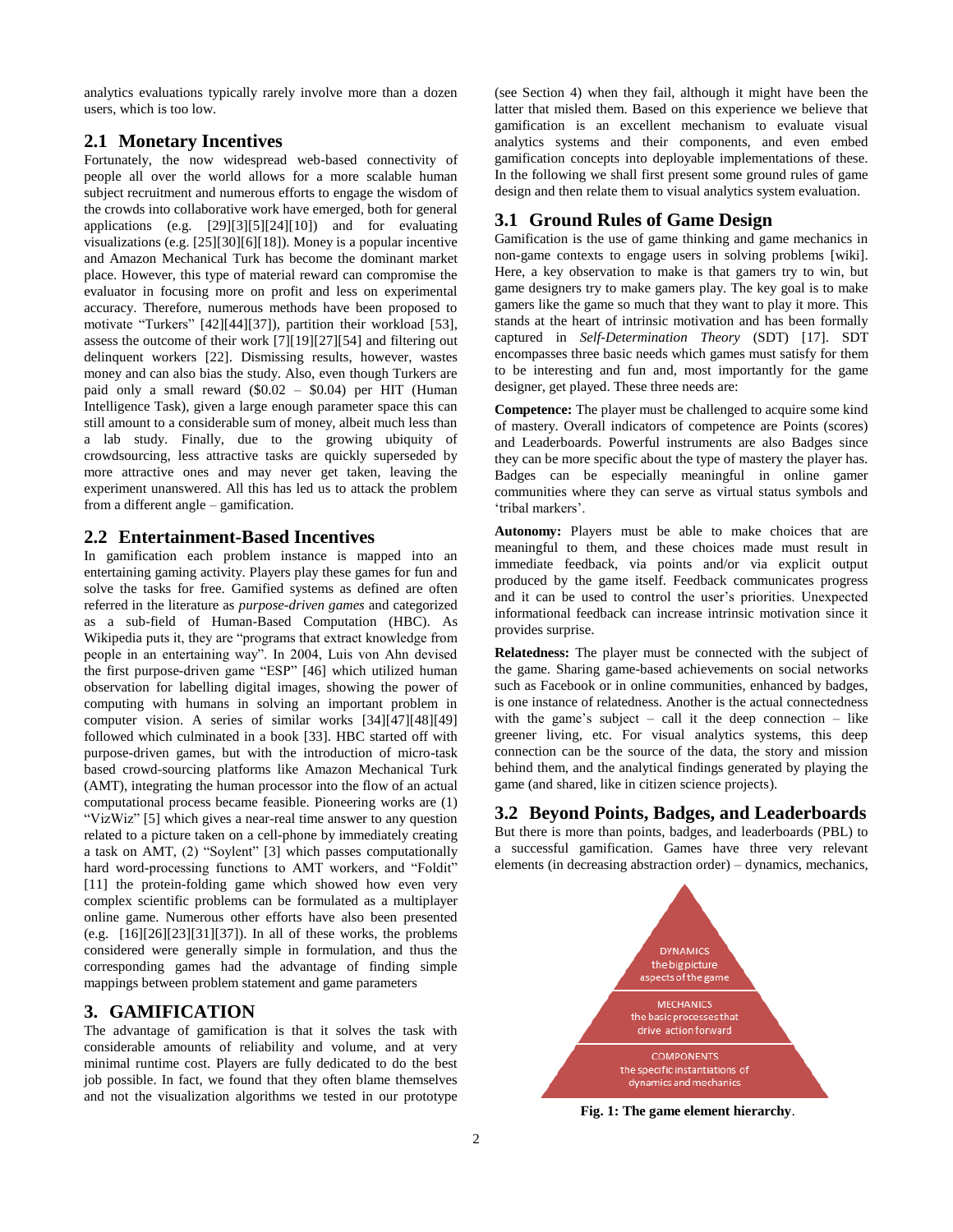and components – arranged into a pyramid with dynamics on the top (Fig. 1, adapted from [\[52\]\)](#page-7-6).

**Dynamics:** These are the game's 'big picture' – the constraints, story, and narrative, the player's emotions (curiosity, competitiveness, frustration, happiness etc.) and progression, and his/her social relationships with other players.

**Mechanics:** Mechanics are ways in which the dynamics can be achieved, such as challenges that require solving, element of chance, actions, levels, aesthetics, rules, skills, competition, cooperation, feedback, resource acquisition, rewards, transactions and turns for multi-player, win objectives, and others.

**Components:** Components are specific forms mechanics and dynamics can take. They include objectives, problems, avatars, mechanisms to unlock content when an objective has been achieved, quests of predefined challenges, levels of player progression, and lastly, PBL.

# **3.3 Specific Elements of Games**

Essential to games is that humans enjoy problem solving, being judged (as long as it is considered fair), get a feeling of accomplishment, and receive a surprise due to some uncertainty in the game. We need to provide mechanisms for these, and the following elements [\[43\].](#page-7-7)

**Require and build skill:** Most games appeal to mental skills, because games are interesting when there are interesting decisions to make, which is a mental skill. Mental skills involve memory, observation, and puzzle solving. The skill a VA system requires is also a function of the data.

**Challenge:** Challenge must be continuous. Humans love a challenge, but it must be perceived conceivable. Else frustration sets in. Conversely, if the challenge is too easy, we feel bored. A player's skills may be gradually improving, which can be coped with by introducing levels. In our VA application, we need to measure player skill to carefully tune the level of the challenges.

**Triangularity:** This is a great way to make a game interesting and exciting. It is about giving a player the choice to play it safe for a low reward, or to take a risk for a big reward. Triangularity must be balanced, that is, the rewards should be commensurate with the risks. This can be a powerful means to test data transformation shortcuts in a visual analytics system.

**Parallelism:** Players can solve small portions in the order of their choice. If one gives two or more parallel challenges at once, the player is much less likely to grow frustrated this way. Also, giving hints extend interest and fight frustration – a visual analytics game could have a hint button.

**Aesthetics:** People love to experience things of great beauty. So it helps if a visual analytics system is aesthetically pleasing. Carefully tuned music can also add to appeal

**Complexity:** There must be a balance between innate (inherent) and emerging complexity (which is more desirable because it creates player engagement). VA systems may start out in a simple configuration that gets more complex as the player explores the space followed by the solution.

**Flow:** A game must stay in the narrow margin of challenge that lies between boredom and frustration. This margin is called the "flow channel" [\[12\].](#page-6-19) The channel slopes upward since as the skills of the player improve, the challenges get greater (see Fig. 2).



Flow is related to many of the topics mentioned above, especially those of challenge, skills, levels, and complexity,

## **4. DISGUISE – COLOR BLENDING GAME**

We now present a prototype game, called Disguise [\[1\],](#page-6-20) which we used to evaluate a set of base visualization techniques – color blending. While not explicitly designed as a gamification platform, it made use of many of its elements to entice players to help us sample the large parameter space of color combinations.

## **4.1 Description of Disguise**

Disguise was designed to evaluate four competing color blending algorithms for their ability to communicate depth orderings of two semi-transparent surfaces. In fact, of all the algorithms we tested [\[14\]\[41\]](#page-6-21) only one of them [\[50\]](#page-7-8) had originally provided a detailed user evaluation. Our game had an underlying science fiction theme and a typical scenario is shown in Fig. 3. The small disks were moving across the screen, blending with the static larger disks. When meeting a large disk, a small disk could either move below it or above. Players were told they could only click (and destroy) a small disk if it was traveling on top of a large disk. If they clicked it otherwise, they would get a penalty. A given small disk would use a randomly selected blending algorithm. Therefore a less favorable blending algorithm would confuse the player – especially when the color and transparency pairing was challenging – and the player would be more likely to misjudge the depth layering and click the disk if he shouldn't and vice versa. When designing the game, we examined the typical testing protocol – two orientation-free disks with no decoration – and incorporated this protocol into the game. This ensured that all other factors, such as object orientation, texture, etc., were controlled. Although the fast pace of the game was already quite engaging we added the following further enticements: (1) levels to keep attention high for better players and so keep them in the game, (2) additional interesting graphics rendering effects such as



**Fig. 3: A screenshot of our game, Disguise.**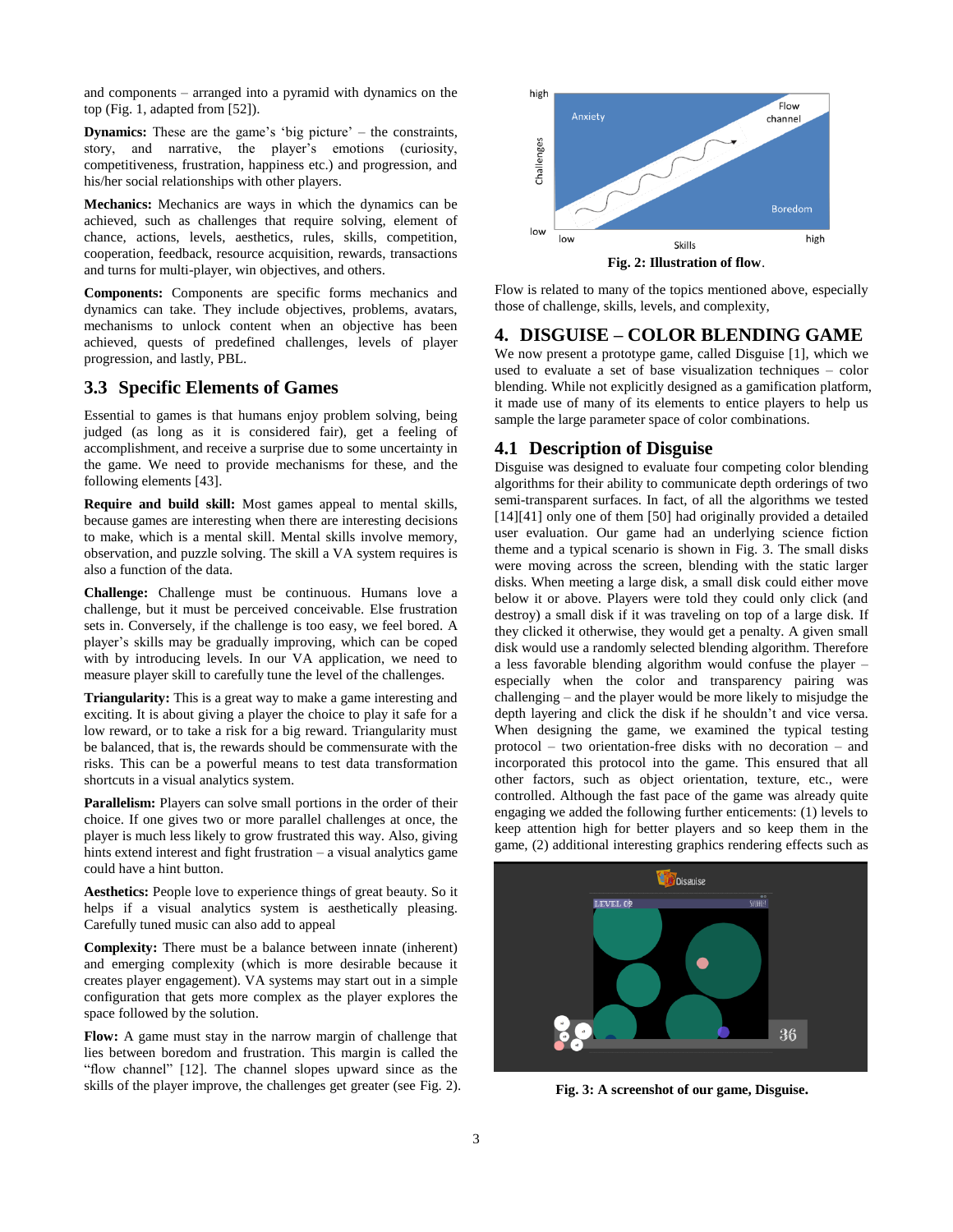wobbling the large disks as a feedback mechanisms, and (3) a dramatic sound track. To enter a score board, users could login with their Facebook account, but they could also enter anonymously – 76% of players did this.

#### **4.2 Use of Levels**

As discussed, levels are important in gamification. The Disguise game made extensive use of levels, mapping them to exceedingly difficult-to-distinguish color configurations. In these leveling, it also made use of other common measures of visual complexity, such as contrast, clutter, and obfuscation, to some extent:

**Contrast:** higher levels provide less contrast in Bertin's [\[4\]](#page-6-22) visual variables (size, color, shape, orientation, etc.)

**Clutter:** higher levels increase the number and density of visual primitives, and the number of visual variables

**Obfuscation:** higher levels increase interaction effects, masking, aliasing, inaccuracies.

#### **4.3 Sampling the Parameter Space**

In visualization, a computer algorithm A transforms the data into a picture which is then interpreted by the human by a cognitive response C. We claim that the ability of A to elicit a desirable C can be evaluated in an independent game, and that this setup can then be used within an iterative process for optimizing A. Disguise was extremely effective in sampling the large space of color combinations. In Disguise, each disk has a 4-D color vector (RGB and weight Alpha W) and so the blending of two disks results in an 8-D parameter space. A then transforms this 8-D space into a 3-D space of observable colors (RGB). How well this transformation works is subject to C. In Disguise, sampling the parameter space was trivial since all parameters were on a continuous and bounded scale. In the general case, however, one might randomize a large number of instances and rate them using one or more of the complexity measures listed above (and coded into levels), or define new ones. For example, Dunne and Shneiderman [\[20\]](#page-6-23) propose several readability metrics for graphs, and Dasgupta and Kosar[a \[15\]](#page-6-24) describe quality metrics for parallel coordinate displays. These metrics can then be used to span the parameter space. Later, once the game is run, one might find that some of these metrics do not influence readability at all or only to a small extent. This, in fact, is one of the strengths of our approach – it gauges the human response directly with no need for indirect heuristic metrics. Hence, a system likes ours will be able to verify the various quality metrics that have been proposed in the literature.

#### **4.4 Results Obtained with Disguise**

The Disguise game was a sounding success. Already within 15 days of its opening we had 261 players playing the game, generating close to 30,000 data points – an order of magnitude more than with the conventional study in [\[50\].](#page-7-8) The average player played the game for 298 seconds producing 73 data points and 67.8% of the registered players returned, clearly indicating its attraction. During gameplay, on average a player produced 14.6 data points per minute. To give an idea how significant this is, just 1,000 players playing the game for 24 hours will already produce the massive count of 21 million data points. This tremendous number would allow large high-dimensional parameter spaces to be sampled at sufficient density and so capture any non-linear behavior in a function well. Further, the data points are also obtained entirely for free while with Mechanical Turk – even at the minimal possible payment of \$0.01 per evaluation – logging

one million data points will require \$10,000. Finally, since it is not monetary gain that is the goal of the game, but rather the success in evaluating the blending relationships correctly (which is also the experimenter's goal), the data quality is much better. We found that the analysis of the acquired data yielded conclusive results with regards to effectiveness of the four algorithms tested, and it also produced the new result that edge blurring of a backlayer disk can enhance the perception of it being in the back. The edge blurring effect was inspired by research published in the psycho-physics domai[n \[38\].](#page-7-9)

Fig, 4 shows two of the confidence maps we constructed for each parameter combination. Specifically, we show the confidence maps for the foreground-alpha and background-alpha weight parameters in [\[1\].](#page-6-20) The correctness scale is on the right. The larger the circles the more evaluations were done for a given configuration. The two plots reveal that the second algorithm (plot on the right) performs better for a wider range of alpha combinations.

#### **5. MAPPING VA TO GAMIFICATION**

Visual analytics combines three key elements – *visualization*, *interaction*, and *analytics* – into a symbiotic triad. In this triad, **visualization** amplifies human cognition of complex relationships by externalizing data and information into pictorial representations, overcoming the limitations of human working memory. Computational **analytics** supports the user by transforming, analyzing, and storing data and information. Finally, **interaction** allows users to steer and control the computational analytics suite using the visualizations as feedback media. Combining these three elements yields a powerful synergistic system that nicely appeals to human creativity for deriving insight from massive, dynamic, and often conflicting data.

Using gamification principles to evaluate, and even augment, visual analytics systems and their components is a promising approach since visual analytics, just like games, appeals to human creativity and curiosity, requires human pattern recognition skills, uses imagery to communicate, and provides interactive tools to control and steer the underlying mechanisms. Furthermore, it can be collaborative (multi-player) or stand-alone (single-player). Yet, gaining an actual understanding of how this can be achieved, both in theory and in practice, is not straightforward, and deriving a scientific solution for this challenge is at the heart of our ongoing work. In the following sections we present a set of strategies informed by game design by which this can be accomplished.

Hue-preserving alpha-blending Local alpha-blending w/ edge blurring



**Fig. 4: Confidence maps for the foreground-alpha and backgroundalpha weight parameters in [\[1\].](#page-6-20)**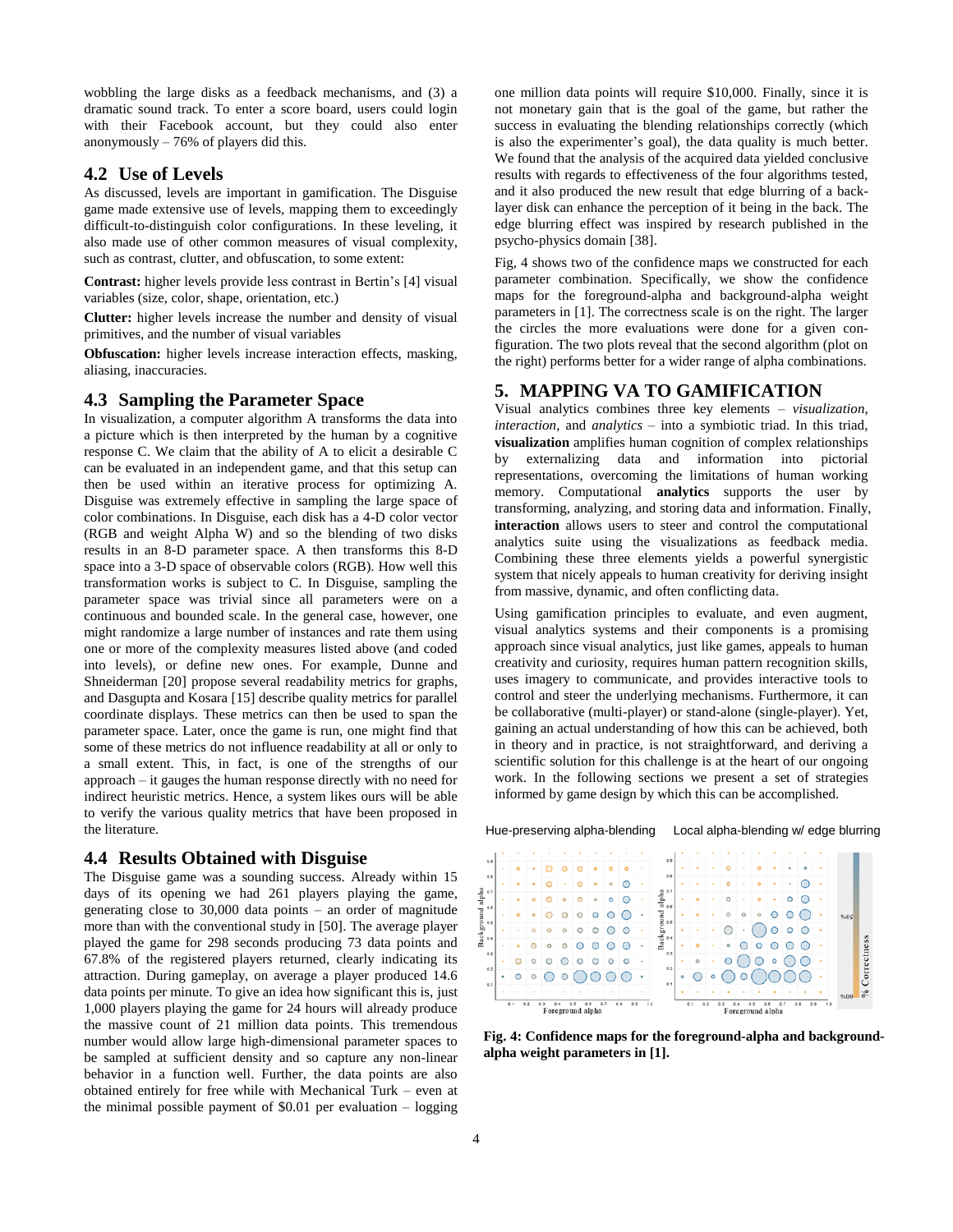#### **5.1 Mapping Visualizations to Games**

When designing a game it is helpful to first identify a visualization method's innate tasks and then design the game such that the method's support for these visualization tasks can be evaluated. We can identify these basic visualization tasks via a suitable taxonomy [\[51\]\[55\]](#page-7-10)[\[2\]\[45\].](#page-6-25)

**Locate:** the user points at a known item or describes it

**Identify:** the user points or describes the item but without having known it previously

**Distinguish:** the user is able to distinguish different objects as distinct visual items

**Categorize:** the user is able to recognize items of different categories

**Cluster:** the user can recognize system-identified categories of items by their links or groupings

**Distribution:** the user points out categories and items belonging to them are distributed to them

**Rank:** the user indicates some order of the items displayed

**Compare:** the user is asked to compare entities based on their attributes

**Associate:** the user can establish relations between displayed items

**Correlate:** the user can observe shared attributes between items

**Remember, recall:** although not part of the original taxonomy, persistence is an important goal

In the specific case of color blending algorithms the most dominant tasks were to enable the viewer to identify, locate, distinguish, categorize, rank, compare, and associate the two (or more) constituents participating in the blending. Our game Disguise tested these basic tasks.

What is also to decide is the game genre. While there are a variety of game genres, "Action" is the best fit for visualization evaluations. Action games require players to use observation, quick reflexes, accuracy and timing to overcome obstacles. These actions deeply involve human cognition of gameplay elements and so align well with the basic visualization tasks as listed above. Disguise is an action game – it requires quick responses from the player. It also has a rather dramatic soundtrack that adds to the immersion. On the other hand, the "Strategy" genre will work well for general VA systems (see Section 5.2).

Something to look out for is that the visuals used in the game are not overloaded. Visualizations encode information using one or more of Bertin's visual variables. Likewise, games also use visuals to provide feedback, but their design mostly targets entertainment and aesthetics. We must make sure that the visuals used in the game do not conflict with visuals of the visualization. Modifications of the other visual variables are welcome if they make the game more entertaining, but only if they do not create biases in the observations of the tested visual variables. In Disguise, the tested visual variables were 'Color' and 'Value.' We kept these two intact along with 'Shape' – as advocated by prior studies in psycho-physics – and only experimented with 'Position' and 'Size' to create a challenging action game. Thus, the first step in game design would identify the visual variables that are allowed to change and those that are not.

#### **5.2 Mapping Visualizations – An Example**

Disguise was a game that did not directly operate in the information visualization domain, although color blending is an



Practical application for illustrative parallel coordinates

**Fig. 5: Color blending with our local solution. (Left) A false color is generated when mixing the colors of two overlapping semi-transparent structures with conventional methods. (Right) The false color is reduced by the local color bending strategy we devised in [\[50\].](#page-7-8)**

important operation, as shown in Fig. 5 using a layered illustrative parallel coordinate plot as an example.

As a task more directly related to information visualization, let's suppose we wish to evaluate how well users can detect outliers in a scatterplot. A conventional user study would present the test subject with a random scatterplot and ask to click on the (suspected) outlier. Success is measured by accuracy and timing of the subject's response. This also represents an ID task, which readily maps to a simple action game scenario. We would first design the visual elements. The components in this visualization are points and the visual variable that encodes information is 'Position'. To improve aesthetic, we remove redundant visual components (e.g. axes, labels), modify other non-related visual variables (e.g., replace points with some other shape, but uniformly so) and associate a story to motivate actions (e.g., find the spy hidden in your base or locate the socially awkward person in the party). Next we define control and response. ID tasks require mouse motion and clicks from the user for selecting the target. On successful ID, the game rewards points, else zero points. To ensure user participation, we introduce time-out for each ID task. Timing out causes negative rewards and soon results in closure of the game. This point system ensures correctness of the evaluation. Finally, to introduce challenge into the game, we start with a random distribution of the visual elements (i.e., the points) and let individual elements move and settle to their destined location. With this modification, we get a twofold advantage: (1) we receive another metric for evaluation – the time required for ID and (2) the motion of the elements can be utilized for story telling (e.g. people moving around in the party scenario).

## **5.3 Mapping Visual Analytics to Games**

To get an appreciation of the possibilities it is useful to consider a simple classification of game designs in game design space *U*. Specifically, we can map the design of each game onto a continuous 1-D space bounded by two extreme cases of requirements – one being most restrictive and the other most flexible (Fig. 6a). Also, let us define two subsets of *U* – sets *G* and *R*. Here, set *G* is the set of all successful game designs that produce adequate levels of fun and engagement, while *Rx* are the sets of game designs that conform to a particular set of rules, restrictions or requirements. Fig. 6b shows this landscape with various restriction regions. The most flexible, *R1* may represent a game design task where the designer has only mild restrictions, such as the target platform, but is otherwise free to choose any story, visuals, sounds, mechanics, parameters as long as the game is fun to play. "Angry Birds" for portable touch devices falls into this region. On the other extreme is *R4* – the region of VA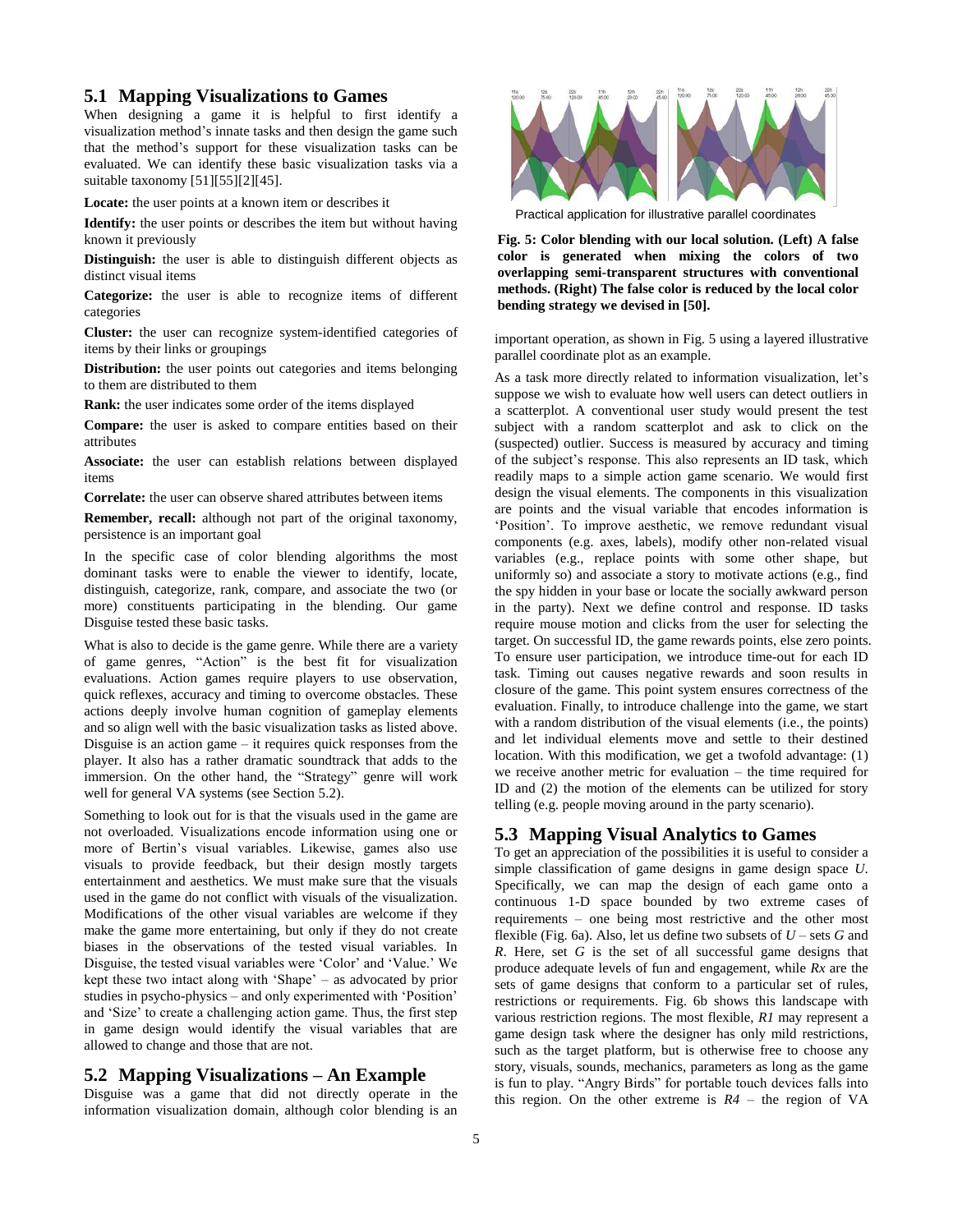

**Fig. 6: The space of game designs** *Rx* **in terms of (a) restriction level and (b) overlap with fun games** *G***.** 

systems – where the game design is strongly restricted by the VA system's private set of visual encodings and interactions. However, the designer still has the freedom to choose other orthogonal mechanics such as points, levels, achievements, time restrictions, story/themes, audio feedback that can provide gamification without conflicting with the purpose of the evaluation.

Section 3 discussed a set of popular game mechanics, which must be translated into VA systems to make them more engaging. An essential mechanic is **level** which we can support by using data that are progressively more complex. The mechanic **flow** and **surprise** can be introduced for example, by injecting further data that create additional complexities. Another essential mechanic is **parallelism** where in addition to increasing the levels we can also change the flavor of the challenge for a while to keep players interested about the upcoming levels. On the other hand, the mechanic **parallelism** can be realized by providing several paths of progress in the game, such as asking players to temporarily change the focus in the analytics task, like switching from looking for outliers to removing noise.

The **triangularity** mechanic has some interesting applications as it can be used to test specific VA system features. Players might use an optimize button to quickly arrive at a solution, but they would earn more points by manual search. In fact they might even gain additional rewards by finding better or even novel insight which the optimizer could not catch. Additionally, the optimizer button could also be used for other mechanics: (1) as a hint button for frustrated players to keep them in the game, and (2) as an unlock reward, allowing players who have collected enough experience points to unlock secret configurations of the data. These 'secret' configurations might be high-quality starter configurations far away which are obtained by optimizing at a wide range.

Finally, the story of the game is also important. It can be associated with the data themselves or it can be fictional. If we gave data – the game's actors – that are just simple points in space, we have much freedom to attach semantics to them. We can even think of replacing the points by dense pictorial representations fitting the theme of the game, to enhance its aesthetics and make it more engaging. Many fictional stories are possible. For example, one may have a secret agent theme in which the player must catch an evil terrorist (an outlier) and round up like-minded targets (the

clusters) for some interrogation. Studying the space of commercial games to identify good themes for VA system gamification will be helpful.

#### **5.4 Evaluation of the Game**

Gamification creates an additional layer in the VA system's design process and hence it should be made part of the nested mode validation process [\[39\].](#page-7-11) The following two perspectives apply:

**Verification of the design:** The verification process asks if the game is capable to yield the desired VA system evaluation. Here, the game mechanics solicit certain user responses which can be manifold – mouse clicks, moves, selections, delineations, and many more. Their relevance will depend on the evaluated task. We note that this will not mean that the players are able to solve the objective of the game (i.e. the visual analytics task) – reaching these objectives would be a verification of the visual analytics system itself since it provides the tools for this task. Rather, we are verifying the game itself. Of course, the game will not perform well when the objectives cannot be met, which we discuss next.

**Performance of the game:** In the space of all games U, many offer a verified design as defined above, but not all of these belong to the space of fun games G (see Fig. 5). A key aspect of successful game design is balancing the game mechanics and parameters for ensuring the flow. We can achieve this by a gradual deployment of the game. In the first phase, the game might only be tested within a small trusted group to see the direct impact of the design choices. Then, in the second phase, the game might be deployed to an internet-based crowd, but still small enough to retain some control. We can collect ample data about playing behavior and responses, enabling solid decisions about both the game's verification and performance. Finally, once all choices have been solidified, a full evaluation platform can be made available to everyone on the web.

#### **6. Conclusions**

We have proposed gamification as a new methodology for recruiting human subjects for the evaluation of visual analytics algorithms. Convincing humans to volunteer for these purposes has always been a significant obstacle, making this phase of the development process a traditional bottleneck and, as a result, slowing down progress in visual analytics research as a whole. Any attempt of automating this process by machine observers is futile since human perception and cognition are far from fully understood – visual analytics is purposed for humans and thus must be tested with such. To overcome this fundamental chasm we have described the mechanisms needed for a gamified evaluation platform to appeal to human motivation – intrinsic motivation such as enjoyment and interest in the mastery of a subject, and extrinsic motivation such as winning, social recognition, and rewards.

In this paper we have distinguished between the gamification of low-level base visualization tasks and visual analytics scenarios. While we have already developed and demonstrated an example for the former, which was highly successful, we are currently working on an implementation of an example for the latter. Initial results are promising.

## **ACKNOWLEDGMENTS**

This work was supported by NSF grant IIS-1117132.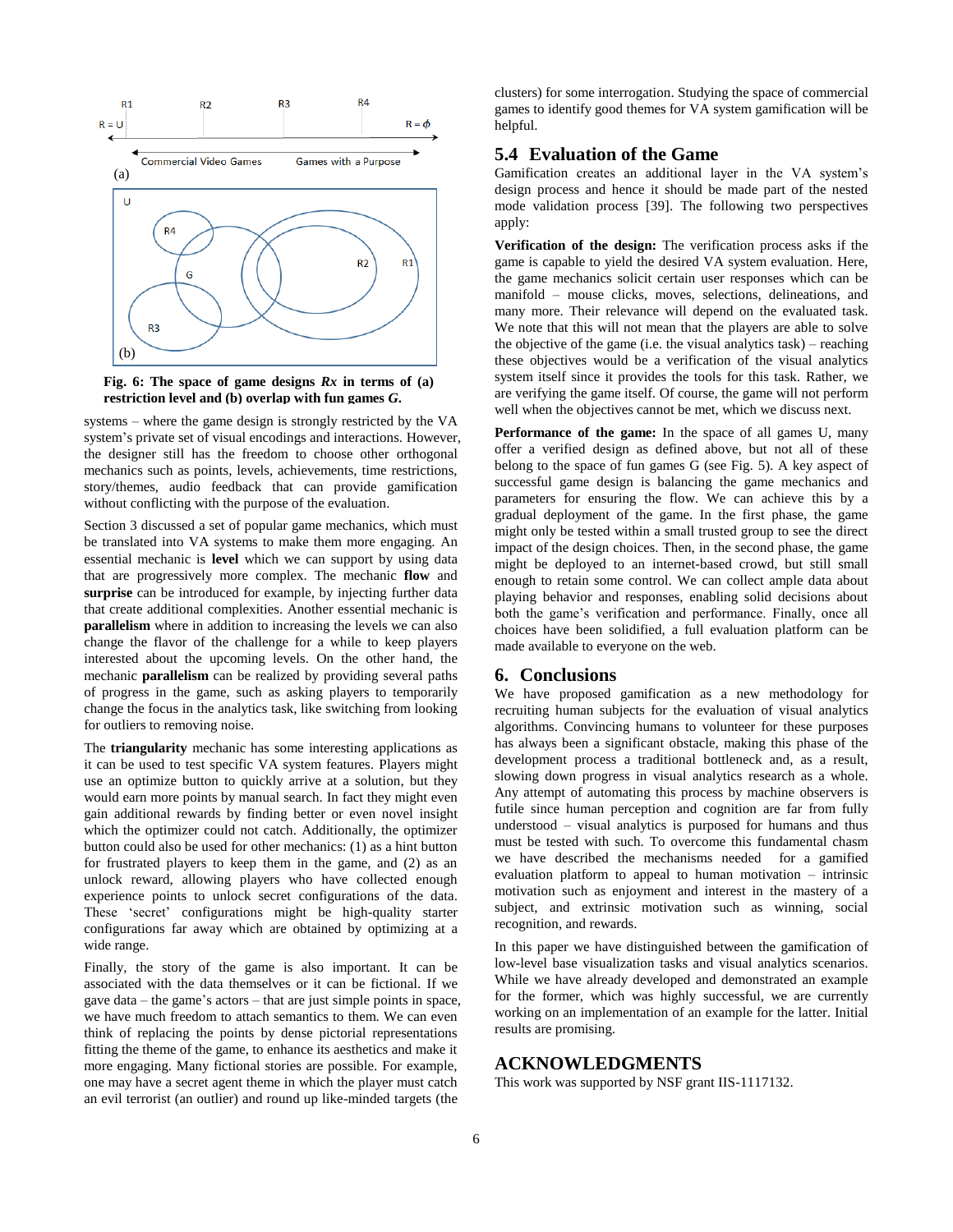#### **REFERENCES**

- <span id="page-6-20"></span>[1] N. Ahmed, Z. Zheng, K. Mueller, "Human computation in visualization: using purpose driven games for robust evaluation of visualization algorithms*," IEEE Trans. on Visualization and Computer Graphics,* 18(12): 2104-2113, 2012.
- <span id="page-6-25"></span>[2] R. Amar, J. Stasko, "Knowledge task-based framework for design and evaluation of information visualizations*," Proc. IEEE InfoVis*, pp. 143-149, 2004.
- <span id="page-6-14"></span>[3] M. Bernstein, G. Little, R. Miller, B. Hartmann, M. Ackerman, D. Karger, D. Crowell, K. Panovich, "Soylent: a word processor with a crowd inside", *Proc. UIST*, pp. 313- 322, 2010.
- <span id="page-6-22"></span>[4] J. Bertin, *Sémiologie Graphique. Les diagrammes, les réseaux, les cartes,* With Marc Barbut [et al], 1967.
- <span id="page-6-5"></span>[5] J. Bigham, C. Jayant, H. Ji, G. Little, A. Miller, R. Miller, R. Miller, A. Tatarowicz, B. White, S. White, T. Yeh, "VizWiz: nearly real-time answers to visual questions," *Proc. UIST*, pp. 333-342, 2010.
- <span id="page-6-8"></span>[6] M. Borkin, A. Vo, Z. Bylinskii, P. Isola, S. Sunkavalli, A. Oliva, H. Pfister, "What makes a visualization memorable?" *IEEE Trans. on Visualization and Computer Graphics,* 19(12):2306-2315, 2013.
- <span id="page-6-9"></span>[7] C. Callison-Burch, "Fast, cheap, and creative: evaluating translation quality using Amazon's Mechanical Turk," *Proc. of the Conference on Empirical Methods in Natural Language Processing*, pp. 286-295, 2009.
- [8] S. Carpendale. "Evaluating information visualizations," *Information Visualization: Human-Centered Issues and Perspectives*, pp. 19–45. Springer LNCS, 2007.
- <span id="page-6-1"></span>[9] C. Chen, "Top 10 unsolved information visualization problems", *IEEE Computer Graphics & Applications,* 25:12- 16, 2005.
- <span id="page-6-6"></span>[10] L. Chilton, G. Little, D. Edge, D. Weld, J. Landay. "Cascade: crowdsourcing taxonomy creation," *Proc. CHI*, pp. 1999- 2008, 2013.
- <span id="page-6-15"></span>[11] S. Cooper, F. Khatib, A. Treuille, J. Barbero, J. Lee, M. Beenen, A. Leaver-Fay, D. Baker, Z. Popovic, and Foldit players, "Predicting protein structures with a multiplayer online game", *Nature,* 466:756-760, 2010.
- <span id="page-6-19"></span>[12] M. Csikszentmihalyi. *Flow: The Psychology of Optimal Experience*. Harper & Row, 1990.
- [13] M. Chan, Y. Wu, W Mak, W. Chen, H. Qu "Perceptionbased transparency optimization for direct volume rendering", *IEEE Trans. on Visualization and Computer Graphics*, 15(6): 1283-1290, 2009.
- <span id="page-6-21"></span>[14] J. Chuang, D. Weiskopf, T. Möller, "Hue-preserving color blending", *IEEE Trans. on Visualization and Computer Graphics*, 15(6):1275-1282, 2009.
- <span id="page-6-24"></span>[15] A. Dasgupta, R. Kosara, "Pargnostics: screen-space metrics for parallel coordinates." *IEEE Trans. on Visualization and Computer Graphics*,16(6): 1017-1026, 2010.
- <span id="page-6-16"></span>[16] J. Davis, J. Arderiu, H. Lin, Z. Nevins, S. Schuon, O. Gallo, and Yang Ming-Hsuan, "The HPU", *Computer Vision and Pattern Recognition Workshops ,* 2010, pp. 9-16.
- <span id="page-6-18"></span>[17] E. Deci, R. Ryan, *Handbook of Self-Determination Research*. University of Rochester Press, 2002.
- [18] N. Diakopoulos, F. Kivran-Swaine, M. Naaman, "Playable data: characterizing the design space of game-y infographics," *Proc. CHI*, pp. 1717-1726, 2011.
- [19] J. Downs, M. Holbrook, S. Sheng, L. Cranor, "Are your participants gaming the system?: screening Mechanical Turk workers," *Proc. CHI*, pp. 2399-2402, 2010.
- <span id="page-6-23"></span>[20] C. Dunne, B. Shneiderman, "Improving graph drawing readability by incorporating readability metrics: A software tool for network analysts". *U. Maryland. Human-Computer Interaction Lab Tech Report No. (HCIL-2009-13),* 2009.
- <span id="page-6-3"></span>[21] G. Ellis, A. Dix, "An exploratory analysis of user evaluation studies in information visualization," *Proc. BELIV*, pp. 1-7, 2006.
- <span id="page-6-11"></span>[22] N. Elmqvist, J. Yi "Patterns for visualization evaluation," *Proc. BELIV*, Article 12, 2012.
- <span id="page-6-17"></span>[23] M. Franklin, D. Kossmann, T. Kraska, S. Ramesh, and R. Xin, "CrowdDB: Answering queries with crowdsourcing", *Proc. ACM SIGMOD*, pp. 61-72, 2011.
- [24] Y. Gingold, A. Shamir, D. Cohen-Or, "Micro perceptual human computation for visual tasks*," ACM Trans. on Graphics,* 31, 5, Article 119, 2012.
- <span id="page-6-7"></span>[25] J. Heer, M. Bostock, "Crowdsourcing graphical perception: using Mechanical Turk to assess visualization design," *Proc. CHI*, 203-212, 2010.
- [26] C. Hu, B. Bederson, P. Resnik, Y. Kronrod, "MonoTrans2: a new human computation system to support monolingual translation", *Proc. CHI*, pp. 1133-1136, 2011.
- <span id="page-6-10"></span>[27] P. Ipeirotis, "Analyzing the Amazon Mechanical Turk marketplace*," XRDS: Crossroads, The ACM Magazine for Students,* 17(2):16{21, 2010.
- <span id="page-6-0"></span>[28] P. Isenberg, T. Zuk, C. Collins, S. Carpendale, "Grounded evaluation of information visualizations, *Proc. BELIV*, pp 56–63, 2008.
- <span id="page-6-4"></span>[29] A. Kittur, E. Chi, B. Suh, "Crowdsourcing user studies with Mechanical Turk", *Proc. CHI*, pp. 453-456, 2008.
- [30] R. Kosara, C. Ziemkiewicz, "Do Mechanical Turks dream of square pie charts?" *Proc. BELIV*, pp. 63-70, 2010.
- [31] A. Kulkarni, M. Can, B. Hartmann, "Turkomatic: automatic recursive task and workflow design for mechanical turk", *Proc. CHI Extended Abstracts*. pp. 2053-2058, 2011.
- <span id="page-6-2"></span>[32] H. Lam, E. Bertini, P. Isenberg, C. Plaisant, S. Carpendale, "Empirical studies in information visualization: seven scenarios," *IEEE Trans. on Visualization and Computer Graphics,*. 18(9): 1520-1536, 2012.
- <span id="page-6-13"></span>[33] E. Law, L. von Ahn, *Human Computation Synthesis Lectures on Artificial Intelligence and Machine Learning*. Morgan & Claypool, 2011.
- <span id="page-6-12"></span>[34] E. Law, L. Von Ahn, R. Dannenberg, M. Crawford, "TagATune: a game for music and sound annotation", *Proc. ISMIR*, pp. 361-364, 2007.
- [35] G. Little, L. Chilton, M. Goldman, R. Miller, "TurKit: tools for iterative tasks on mechanical Turk", *ACM SIGKDD Workshop on Human Computation,* pp. 29-30, 2009